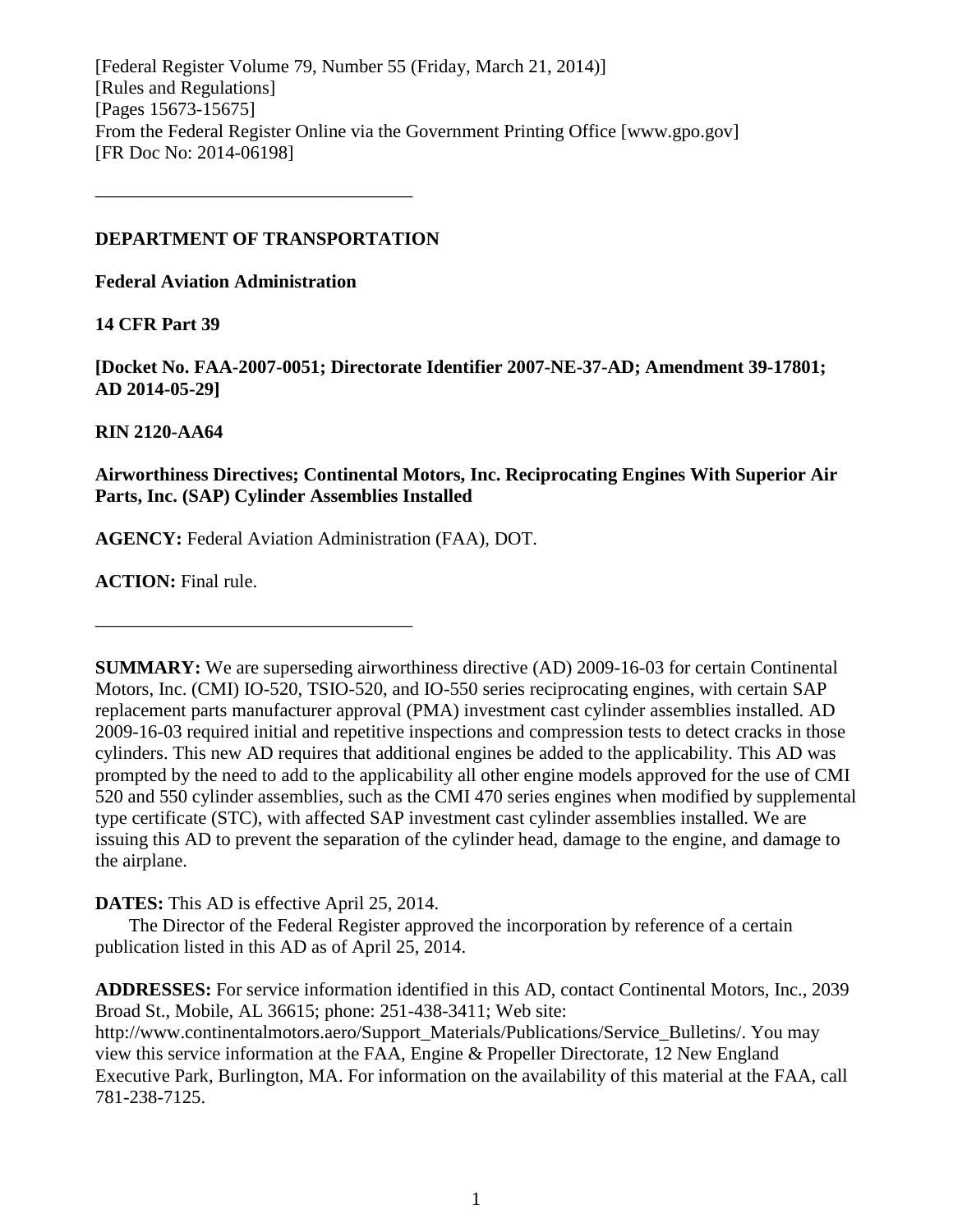### **Examining the AD Docket**

You may examine the AD docket on the Internet at http://www.regulations.gov by searching for and locating Docket No. FAA-2007-0051; or in person at the Docket Management Facility between 9 a.m. and 5 p.m., Monday through Friday, except Federal holidays. The AD docket contains this AD, the regulatory evaluation, any comments received, and other information. The address for the Docket Office (phone: 800-647-5527) is Document Management Facility, U.S. Department of Transportation, Docket Operations, M-30, West Building Ground Floor, Room W12-140, 1200 New Jersey Avenue SE., Washington, DC 20590.

**FOR FURTHER INFORMATION CONTACT:** Peter W. Hakala, Aerospace Engineer, Special Certification Office, FAA, Rotorcraft Directorate, 2601 Meacham Blvd., Fort Worth, TX 76137; phone: 817-222-5145; fax: 817-222-5785; email: peter.w.hakala@faa.gov.

### **SUPPLEMENTARY INFORMATION:**

### **Discussion**

We issued a notice of proposed rulemaking (NPRM) to amend 14 CFR part 39 to supersede AD 2009-16-03, Amendment 39-15986 (74 FR 38896, August 5, 2009), (''AD 2009-16-03''). AD 2009- 16-03 applied to the specified products. The NPRM published in the Federal Register on September 13, 2013 (78 FR 56622). The NPRM proposed to continue to require initial and repetitive inspections and compression tests to detect cracks in certain replacement SAP PMA investment cast cylinder assemblies. The NPRM also proposed to require that additional engines be added to the applicability. We are issuing this AD to prevent the separation of the cylinder head, damage to the engine, and damage to the airplane.

### **Comments**

We gave the public the opportunity to participate in developing this AD. The following presents the comments received on the proposal and the FAA's response to each comment.

### **Request To Delete Requirement To Remove Cylinders After 12 Years**

SAP requested that we delete paragraph  $(i)(2)$ , which requires the removal of cylinders after 12 years, stating that removal is not necessary if the required periodic 50-hour inspections show that the cylinders have no defects and are still airworthy.

We disagree. The 12-year calendar requirement is due to the increased risk of environmental corrosion, a corresponding increase in potential for metal fatigue cracks, and the subsequent separation of the cylinder assemblies. The type certificate holder recommends removal and replacement of the cylinders no later than 12 years from date placed in service. We did not change this AD.

### **Request To Delete From Applicability the Additional Engines Identified by This Supersedure AD, and To Cancel This AD**

SAP requested that we delete from the applicability of this AD the Continental Motors, Inc. model CMI 470 series engines that are added to the applicability of this supersedure AD, and that we cancel this supersedure AD. SAP is not aware of any problems with the investment cast SAP cylinders installed on CMI model 470 series engines modified by STC to install SAP 520 cylinder assemblies.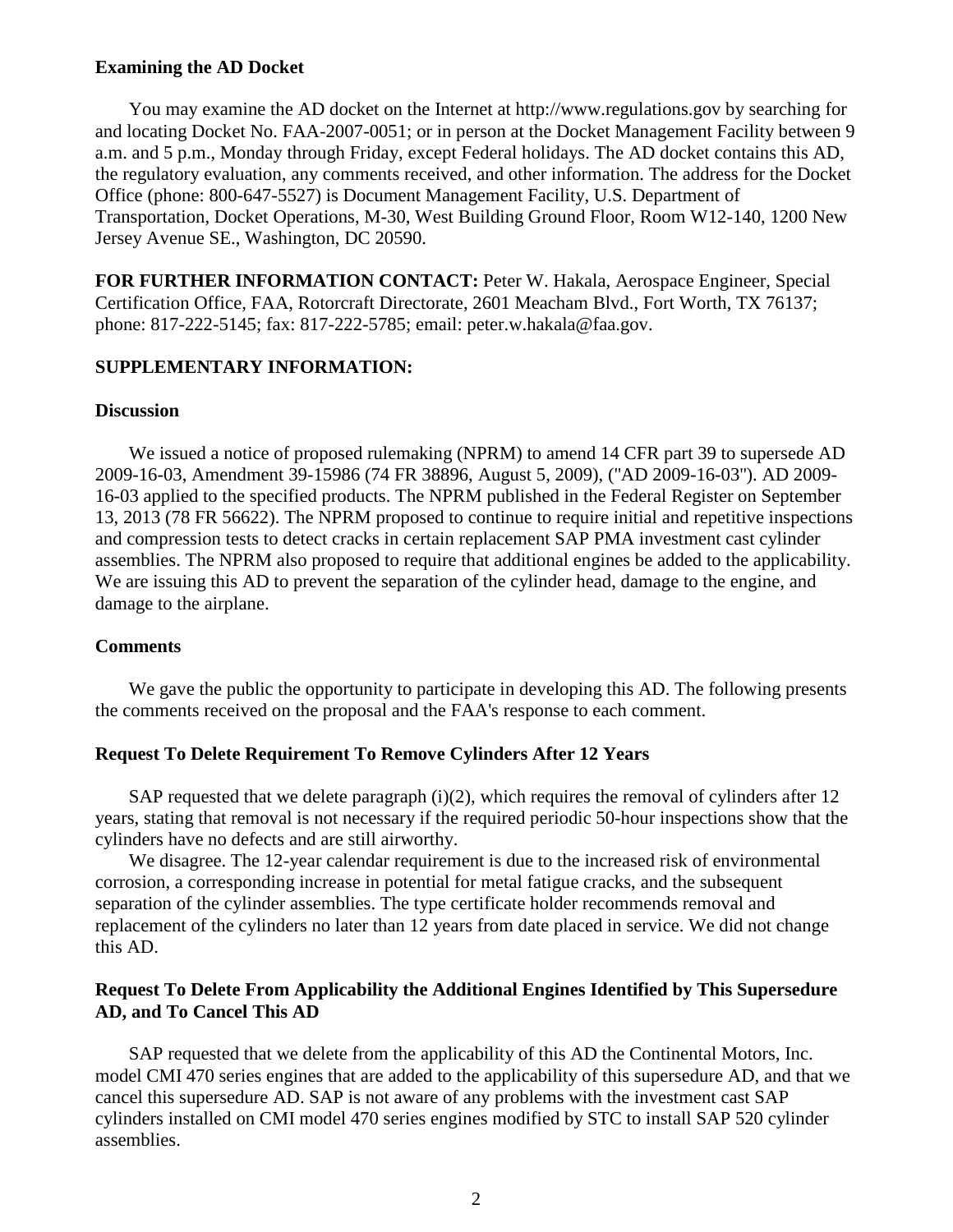We disagree. We are not aware of data that would indicate that the failure mode of SAP 520 cylinder assemblies identified in this AD would not also exist in the comparatively small population of CMI model 470 series engines modified by STC. We did not change this AD.

### **Request To Allow Reinstallation of Removed Cylinders**

SAP requested that we change paragraph (j) to allow reinstallation of cylinders that have been removed for maintenance because the removal and reinstallation of a cylinder does not impact cylinder head fatigue.

We disagree. The purpose of this AD is to correct an unsafe condition by removing from service SAP investment cast cylinder assemblies. We did not change this AD.

### **Conclusion**

We reviewed the relevant data, considered the comments received, and determined that air safety and the public interest require adopting this AD as proposed.

### **Costs of Compliance**

We estimate that this AD affects 6,000 engines installed on airplanes of U.S. registry. We also estimate that it will take about 5 hours to replace a cylinder, and 15 hours per engine to inspect the cylinders. The average labor rate is \$85 per hour. Required parts will cost about \$1,200 per cylinder. We anticipate that 4,000 cylinders will require replacement. Based on these figures, we estimate the total cost of this AD to U.S. operators to be \$14,150,000.

#### **Authority for This Rulemaking**

Title 49 of the United States Code specifies the FAA's authority to issue rules on aviation safety. Subtitle I, Section 106, describes the authority of the FAA Administrator. Subtitle VII, Aviation Programs, describes in more detail the scope of the Agency's authority.

We are issuing this rulemaking under the authority described in Subtitle VII, Part A, Subpart III, Section 44701, ''General requirements.'' Under that section, Congress charges the FAA with promoting safe flight of civil aircraft in air commerce by prescribing regulations for practices, methods, and procedures the Administrator finds necessary for safety in air commerce. This regulation is within the scope of that authority because it addresses an unsafe condition that is likely to exist or develop on products identified in this rulemaking action.

#### **Regulatory Findings**

We have determined that this AD will not have federalism implications under Executive Order 13132. This AD will not have a substantial direct effect on the States, on the relationship between the national government and the States, or on the distribution of power and responsibilities among the various levels of government.

For the reasons discussed above, I certify that this AD:

(1) Is not a ''significant regulatory action'' under Executive Order 12866,

(2) Is not a ''significant rule'' under DOT Regulatory Policies and Procedures (44 FR 11034, February 26, 1979),

(3) Will not affect intrastate aviation in Alaska to the extent that it justifies making a regulatory distinction, and

(4) Will not have a significant economic impact, positive or negative, on a substantial number of small entities under the criteria of the Regulatory Flexibility Act.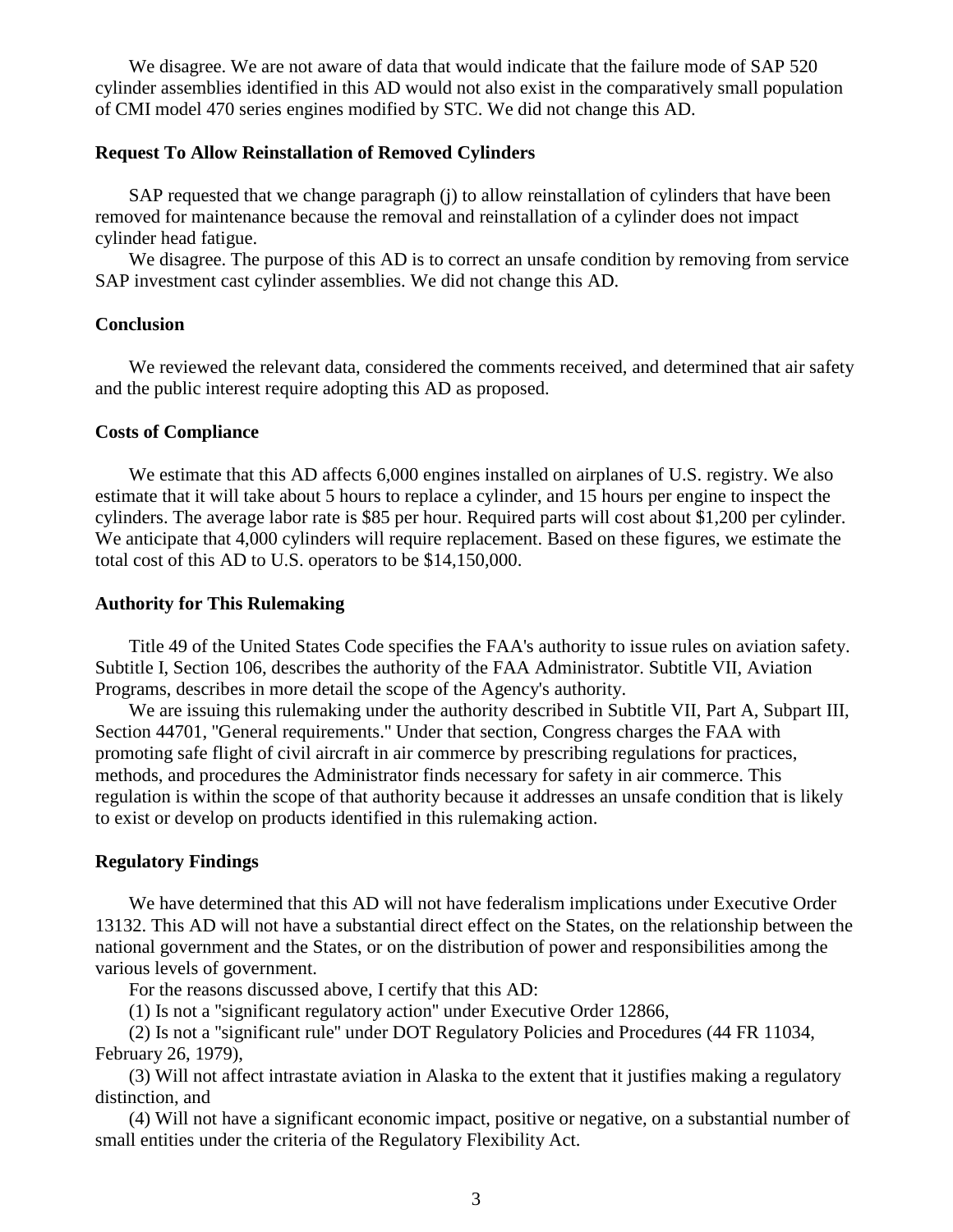## **List of Subjects in 14 CFR Part 39**

Air transportation, Aircraft, Aviation safety, Incorporation by reference, Safety.

## **Adoption of the Amendment**

Accordingly, under the authority delegated to me by the Administrator, the FAA amends 14 CFR part 39 as follows:

## **PART 39–AIRWORTHINESS DIRECTIVES**

1. The authority citation for part 39 continues to read as follows:

Authority: 49 U.S.C. 106(g), 40113, 44701.

## **§ 39.13 [Amended]**

2. The FAA amends § 39.13 by removing airworthiness directive (AD) 2009-16-03, Amendment 39- 15986 (74 FR 38896, August 5, 2009), and adding the following new AD: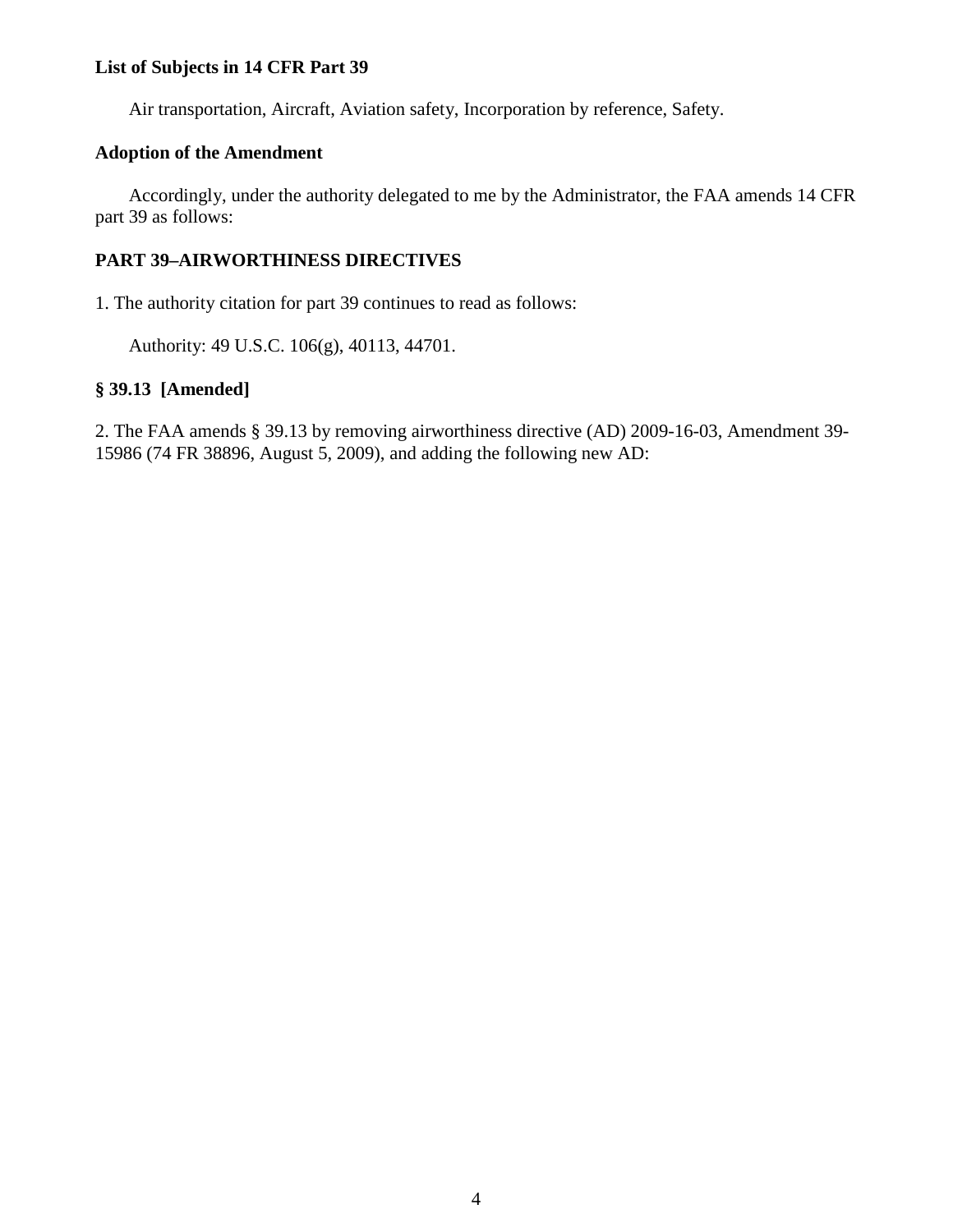# **AIRWORTHINESS DIRECTIVE**



**Aviation Safety**

**www.faa.gov/aircraft/safety/alerts/** www.gpoaccess.gov/fr/advanced.html

# **2014-05-29 Continental Motors, Inc. (formerly Teledyne Continental Motors, Continental):**

Amendment 39-17801; Docket No. FAA-2007-0051; Directorate Identifier 2007-NE-37-AD.

## **(a) Effective Date**

This AD is effective April 25, 2014.

## **(b) Affected ADs**

This AD supersedes AD 2009-16-03, Amendment 39-15986 (74 FR 38896, August 5, 2009).

## **(c) Applicability**

This AD applies to:

(1) Continental Motors, Inc. (CMI) IO-520, TSIO-520, and IO-550 series reciprocating engines with replacement Superior Air Parts, Inc. (SAP) parts manufacturer approval (PMA) investment cast cylinder assemblies, part numbers (P/Ns) SA52000-A1, SA52000-A20P, SA52000-A21P, SA52000- A22P, SA52000-A23P, SA55000-A1, or SA55000-A20P, installed.

(2) All other engine models approved for the use of CMI 520 and 550 cylinder assemblies such as the CMI 470 series engines when modified by Supplemental Type Certificate (STC), with SAP investment cast cylinder assemblies, P/Ns SA52000-A1, SA52000-A20P, SA52000-A21P, SA52000- A22P, SA52000-A23P, SA55000-A1, or SA55000-A20P, installed.

(3) This AD applies to all serial numbers for the P/Ns listed in paragraphs  $(c)(1)$  and  $(c)(2)$  of this AD.

(4) If no SAP replacement cylinders were installed during engine maintenance since the CMI engines were new, then this AD does not apply.

## **(d) Unsafe Condition**

This AD was prompted by the need to add to the applicability all other engine models approved for the use of CMI 520 and 550 cylinder assemblies such as the CMI 470 series engines when modified by STC, with affected SAP investment cast cylinder assemblies installed. We are issuing this AD to prevent the separation of the cylinder head, damage to the engine, and damage to the airplane.

## **(e) Compliance**

Comply with this AD within the compliance times specified, unless already done.

## **(f) Identification of SAP Cylinder Assemblies**

Seeing the SAP cylinder assembly  $P/Ns$  referenced in paragraphs (c)(1) and (c)(2) of this AD may be difficult because the assembly P/Ns are stamped on the bottom cylinder flange. Therefore, you may review the engine maintenance records instead of the steps listed in paragraphs (f)(1) and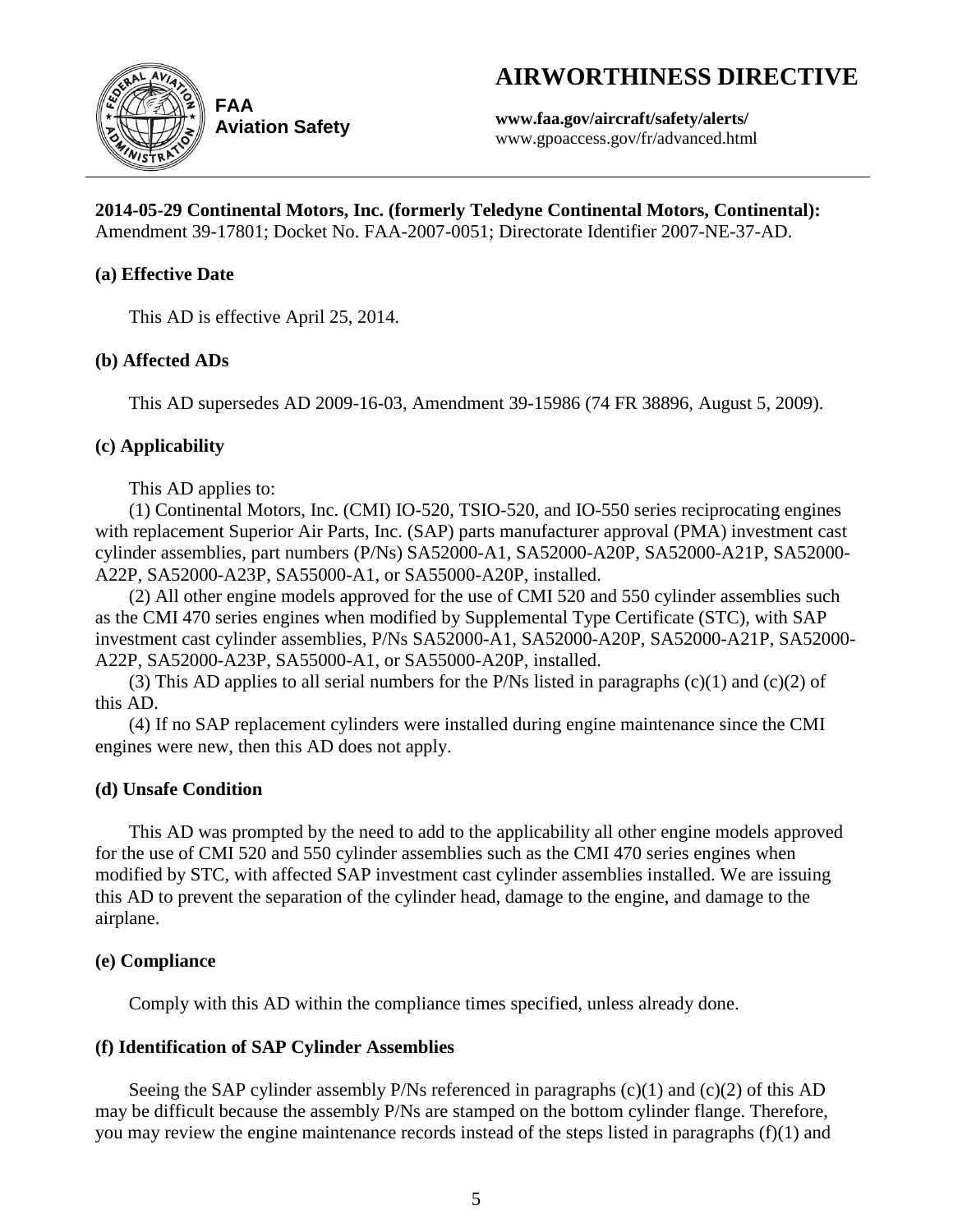(f)(2) of this AD, to see if the engine records identify the P/Ns of the cylinders installed. If the records do not identify the P/Ns of the cylinders installed, do the following:

(1) Remove the valve cover from the cylinder assembly.

(2) Look at the top of the cylinder head for the casting markings ''AMCAST'' or ''CP'' (note that the cylinder head casting part number, P/N SAC 52001 ''I'' or P/N SAC 55001 ''I'', will also be visible). If a cylinder head has these markings, do the steps required by paragraphs (g) through (j) of this AD.

### **(g) Initial Inspection of SAP Cylinder Assemblies**

For engines and cylinders listed in paragraphs  $(c)(1)$  and  $(c)(2)$  of this AD, with cylinders over 750 flight hours (FH) time-in-service (TIS) on the effective date of this AD, do the following initial inspection within 25 FH TIS.

(1) Inspect each cylinder head around the exhaust valve side for visual cracks or any signs of black combustion leakage.

(2) Replace any cracked or leaking cylinders before further flight.

(3) Perform a standard cylinder compression test. Guidance on standard cylinder compression tests can be found in Teledyne Continental Aircraft Engine Service Bulletin SB03-3, Differential Pressure Test and Borescope Inspection Procedures for Cylinders, dated March 28, 2003.

(i) If the cylinder pressure gauge reads below 60 pounds per square inch, determine if the unacceptable pressure is due to a cracked cylinder.

(ii) To check the cylinder, apply a 2-percent soapy water solution to the side of the leaking cylinder.

(iii) If you see air bubbles, indicating air leakage, on the side of the cylinder head, or near the head-to-cylinder interface, replace the cylinder assembly before further flight.

### **(h) Repetitive Inspections of SAP Cylinder Assemblies**

Thereafter, repeat the cylinder visual inspections and compression tests specified in paragraphs  $(g)(1)$  through  $(g)(3)$ (iii) of this AD, within every 50 FH time-since-last inspection until the cylinder reaches the TIS as listed in paragraph (i) of this AD.

## **(i) Replacing SAP Cylinder Assemblies**

For installed cylinders, replace the affected SAP cylinders at the earliest of the following:

(1) When the cylinder reaches the operating hours TIS between overhaul limits specified in Table 1, ''Engine Time Between Overhaul'', in Continental Motors Aircraft Engine Service Information Letter SIL98-9C, Revision C, dated July 17, 2013; or

(2) When the cylinder reaches 12 calendar years-since-installation.

### **(j) Prohibition Against Installing Certain P/Ns of SAP Cylinder Assemblies**

After the effective date of this AD, do not install or reinstall after any removal, any SAP investment cast cylinder assembly, P/Ns SA52000-A1, SA52000-A20P, SA52000-A21P, SA52000- A22P, SA52000-A23P, SA55000-A1, or SA55000-A20P, in any engine.

### **(k) Alternative Methods of Compliance (AMOCs)**

The Manager, Special Certification Office, may approve AMOCs to this AD. Use the procedures found in 14 CFR 39.19 to make your request.